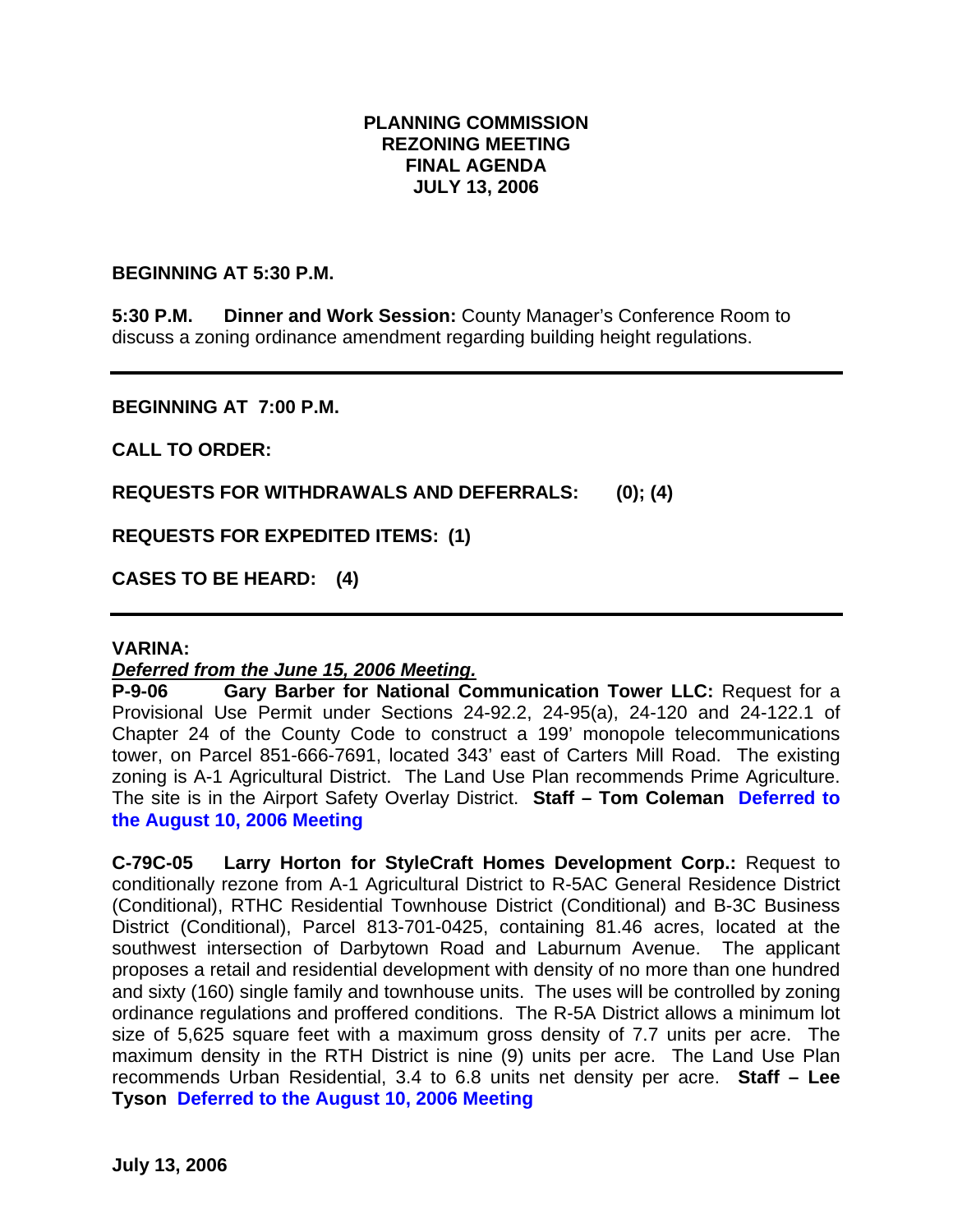### **BROOKLAND:**

**C-33C-06 Gloria Freye for Glen Allen Service, Inc.:** Request to conditionally rezone from B-1 Business District to B-3C Business District (Conditional), Parcels 770- 767-2959 and 770-767-4453, containing approximately 1.1 acres, located at the southwest intersection of Mountain and Hamilton Roads. The applicant proposes an automobile repair and service station. The use will be controlled by zoning ordinance regulations and proffered conditions. The Land Use Plan recommends Commercial Concentration. **Staff – Nathalie Croft Recommended for Approval**

### **FAIRFIELD:**

None.

### **THREE CHOPT:**

### *Deferred from the June 15, 2006 Meeting.*

**C-12C-04 Andrew M. Condlin for Water Tower Associates, LLC:** Request to conditionally rezone from B-1C Business District (Conditional) to B-3C Business District (Conditional), part of Parcel 747-757-6938, containing 1.142 acres, located at the northeast intersection of Old Cox and Three Chopt Roads. A veterinarian facility including office, hospital, grooming and day school for dogs is proposed. The use will be controlled by proffered conditions and zoning ordinance regulations. The Land Use Plan recommends Commercial Concentration. **Staff – Tom Coleman Recommended for Approval** 

# *Deferred from the June 15, 2006 Meeting.*

**C-26C-06 Roy Amason for McCabe's Grant L.L.C.:** Request to conditionally rezone from A-1 Agricultural District, R-1 One Family Residence District, C-1 Conservation District, R-2A One Family Residence District, and R-3 One Family Residence District to R-2AC One Family Residence District (Conditional), Parcels 742- 755-8449, 742-754-8984, 743-754-4375, and part of Parcel 743-755-1624, containing approximately 13.77 acres, located at the southern terminus of Crown Grant Road, Loreine's Landing Lane and Persimmon Trek. The applicant proposes a single family residential development with a maximum of 23 dwelling units. The use will be controlled by zoning ordinance regulations and proffered conditions. The Land Use Plan recommends Suburban Residential 1, 1.0 to 2.4 units net density per acre, Environmental Protection Area, and Suburban Residential 2, 2.4 to 3.4 units net density per acre. **Staff – Nathalie Croft Deferred to the August 10, 2006 Meeting** 

# *Deferred from the June 15, 2006 Meeting.*

**C-11C-06 Neil Rankins for R & R Development, LC.:** Request to rezone from [R-5C] General Residence District (Conditional) to B-2C Business District (Conditional), Parcels 739-761-2693 and 739-762-0100, containing 2.441 acres, located on the south line of West Broad Street (U. S. Route 250) approximately 195 feet east of Spring Oak Drive. The applicant proposes a retail development. The use will be controlled by zoning ordinance regulations and proffered conditions. The Land Use Plan recommends Mixed